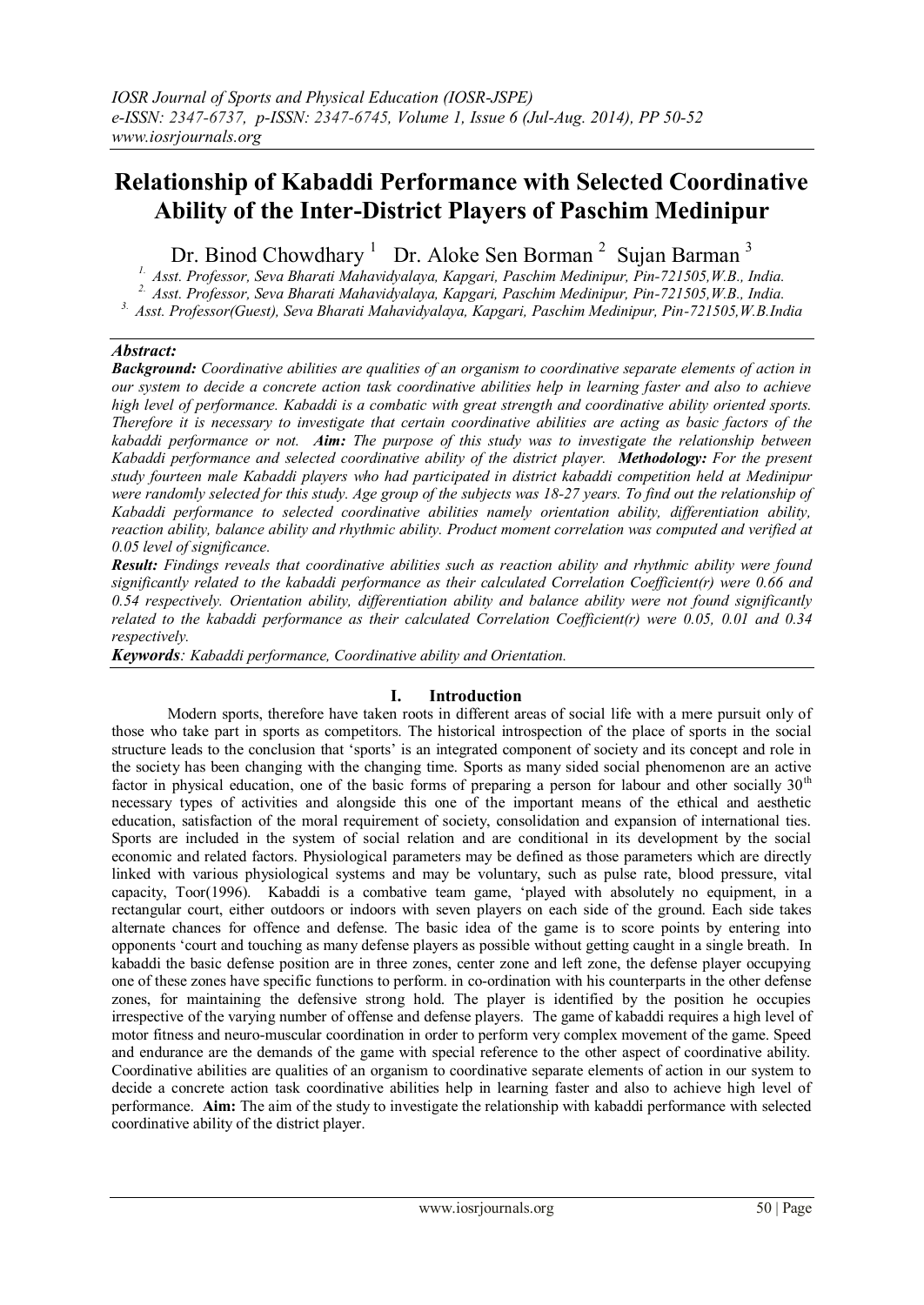## **II. Methods:**

**Selection of sample:** For the present study fourteen male Kabaddi players who had participated in Inter-District Kabaddi competition held at Medinipur were randomly selected for this study. Their age ranged 18-27 years. The necessary data was collected by administrating various coordinative ability tests as suggested by Peter Hertz.

**Criteria of measurement of Coordinative Abilities:** 

**Orientation Ability**: It was measured by "Numbered Medicine ball run test" measured in terms of time in seconds.

**Differentiation Ability:** It was measured by determine throw "Backward medicine ball through test" measured in terms of scores.

**Reaction Ability:** It was measured by "Ball reaction exercise test" measured in terms of distance in meters.

**Balance Ability:** It was measured by "Long Nose Test" measured in terms of time of seconds.

**Rhythmic Ability:** It was measured by "Sprint at given at Rhythm Test" measured in terms of time in seconds.

Kabaddi Performance: For evaluating the subject's Kabaddi performance a panel of three judges was selected and they evaluated each player on the basis of their performance level. The average value of all the three experts was considered for the purpose of the study.

**Statistical Analysis:** To find out the relationship of Kabaddi performance to selected coordinative abilities namely orientation ability, differentiation ability, reaction ability, balance ability and rhythmic ability. Product moment correlation was computed. For testing the hypothesis the level of significance was set at 0.05.

#### **III. Results**:

Findings regarding selected coordinative ability and their relationship with Kabaddi performance is presented in the following table.

| Rabauul 1 ci 101 mance |                            |                                |
|------------------------|----------------------------|--------------------------------|
| Dependent Variables    | Independent Variables      | Correlation Coefficient( $r$ ) |
| Kabaddi Performance    | <b>Orientation Ability</b> | 0.66                           |
| Kabaddi Performance    | Differentiation Ability    | 0.54                           |
| Kabaddi Performance    | <b>Reaction Ability</b>    | $0.75*$                        |
| Kabaddi Performance    | <b>Balance Ability</b>     | $0.65*$                        |
| Kabaddi Performance    | Rhythmic Ability           | $0.59*$                        |

#### **Table -1: Relationship Of Selected Coordinative Ability To Kabaddi Performance**

It was established from the table-1 that coordinative abilities such as reaction ability, balance ability and rhythm ability were found significantly related to the kabaddi performance. Orientation ability and differentiation ability were not found significantly related to the kabaddi performance as their calculated Correlation Coefficient(r) were 0.06 and 0.03 respectively.



#### **IV. Discussions:**

The finding of present study on relationship of selected coordinative ability to kabaddi performance reveals that the reaction ability, balance ability and rhythm ability are significantly related to Kabaddi performance. The present study was supported by the findings of Westerlund and Turtle (1931) that their exist high level of correlation between reaction time and shorts distance running, as in our study the subjects has to react very quickly to cover short distance after getting kho from team mates. The obtain result in the study shows that the quality of neuro-muscular coordination (reaction ability and rhythm ability)which is the integral